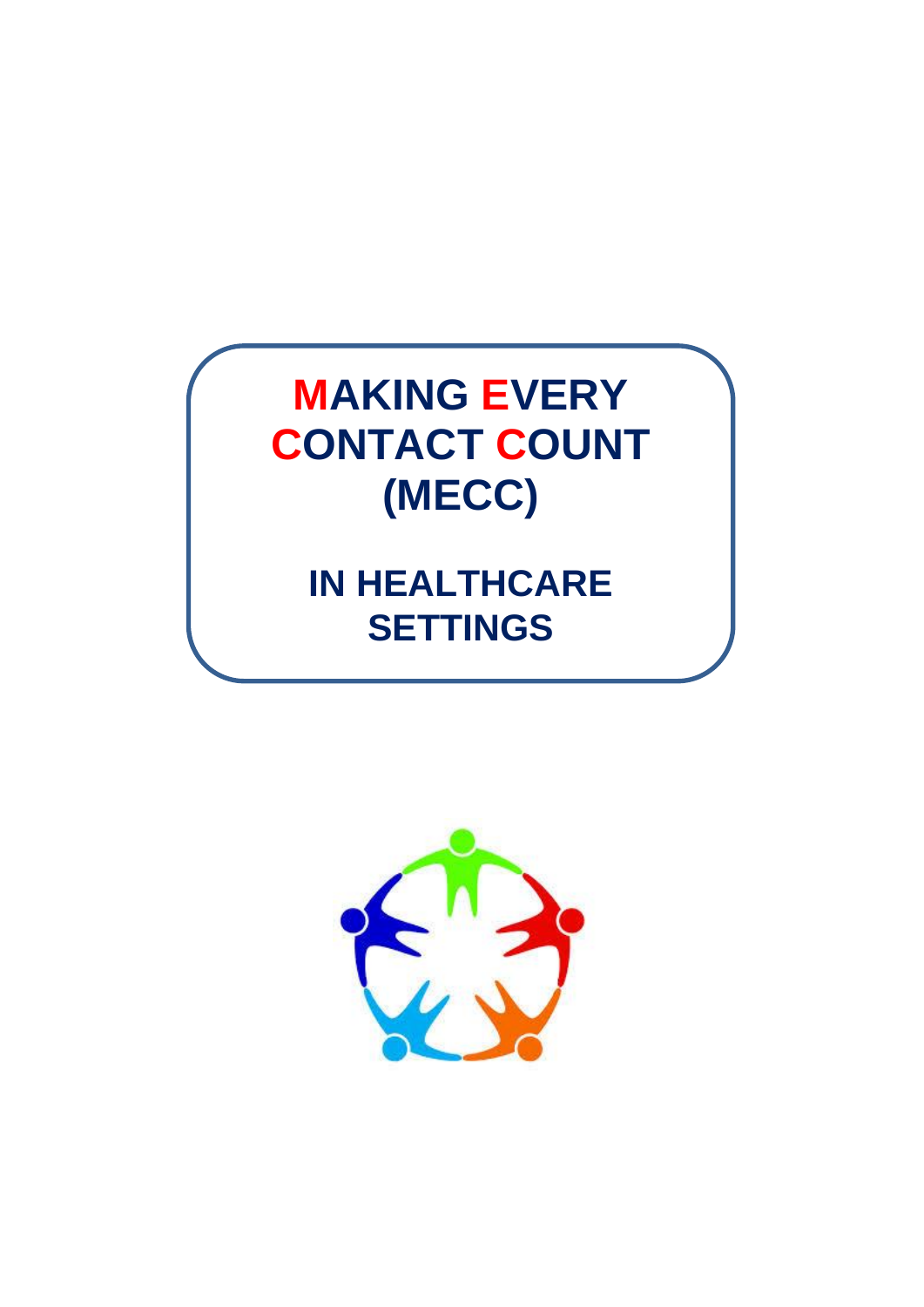# **MAKING EVERY CONTACT COUNT**

Wherever you work in healthcare, whether in an Acute Hospital or Out-Patient setting, in a Medical Centre or Pharmacy, or in Rehabilitation, you can look for opportunities to **Make Every Contact Count** (MECC) with patients, carers and colleagues.

Lifestyle issues, such as smoking, being overweight, drinking alcohol excessively and being physically inactive, can impact on the physical and mental health and well-being of us all.

By focusing on prevention we can help to address the outcomes in the NHS Outcomes Framework, Adult Social Care Outcomes Framework and Public Health Outcomes Framework. By supporting people to lead healthier lives, we can prevent people from dying prematurely, help them to recover from episodes of illhealth, enhance their quality of life and help them to make healthy lifestyle choices.

### **This pocketbook aims to**

- **Briefly explain the links between lifestyle behaviours and preventable health conditions in the UK**
- **Suggest a format for having a lifestyle focused "health chat"**
- **Support you to think about the impacts of lifestyle on your own health and well-being**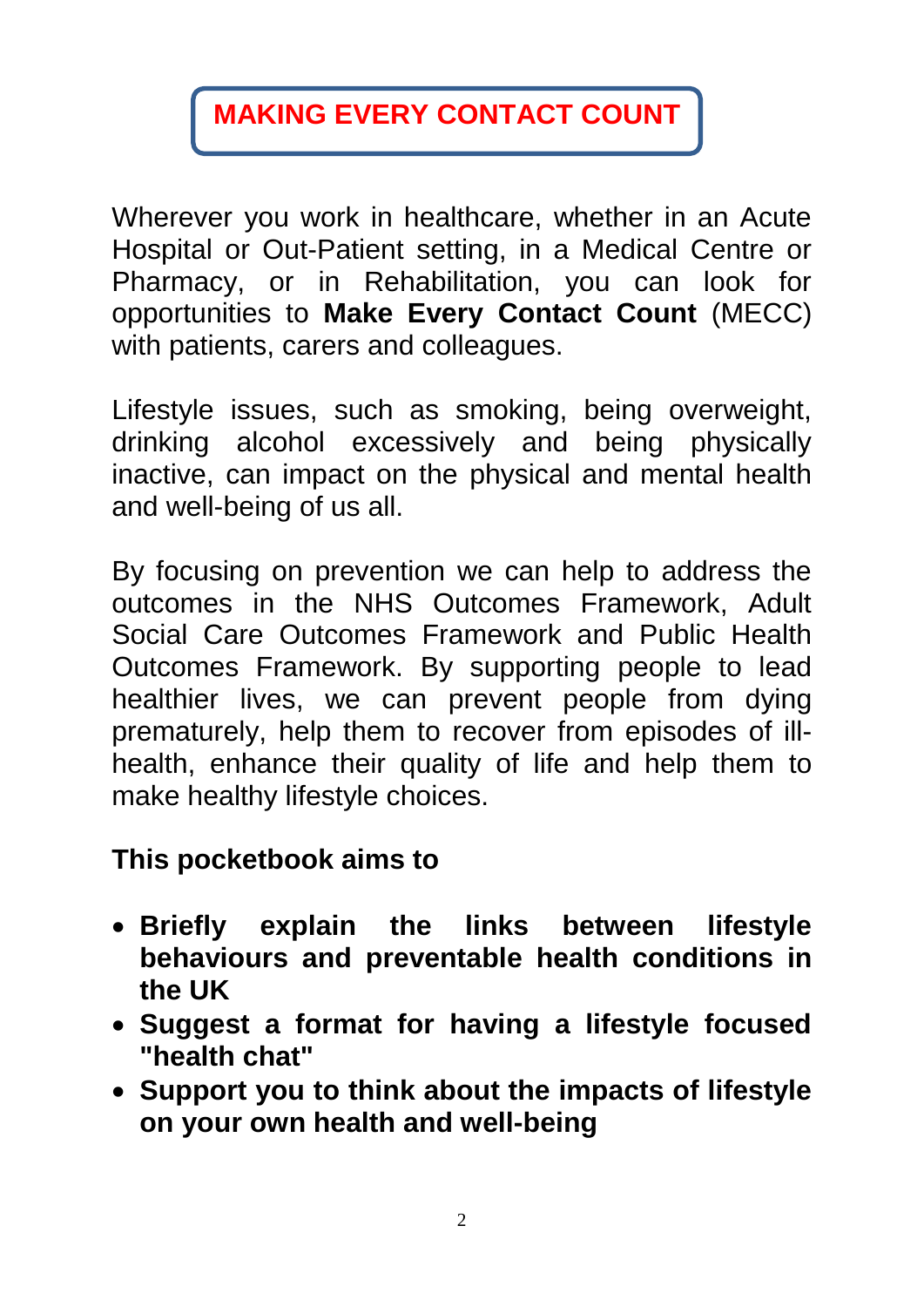### **MECC MESSAGES**

**1. QUIT SMOKING WITH SUPPORT:** You are **4 times** more likely to quit smoking with support from **Stop Smoking Services** than by going it alone

**2. KEEP ACTIVE:** Aim to do **30 minutes** of moderate physical activity on at least **5 days/week**.

It is important to avoid a sedentary lifestyle even if you are regularly active. It improves insulin resistance and lipid profiles.

For common problems like **Back Pain** and other **Musculo-Skeletal Disorders,** advise people keep physically active every day and avoid bed rest. Suggest they take a simple painkiller regularly for a few days and keep active, even after the pain subsides. In most cases **Motion is Lotion**, **Movement is Medicine** for back pain

#### **3. EAT HEALTHILY, LOSE WEIGHT IF NECESSARY:**

Aim to eat **a healthy, balanced diet**, based around starchy foods and including 5 portions of fruit and vegetables. Eat less salt, sugar and saturated fats. **Control Your Calories** especially if a type 2 diabetic and overweight (an initial 5-10% weight loss is a good target). Regular physical activity combined with a healthy diet works best.

**4. DRINK ALCOHOL WITHIN LOWER RISK LIMITS:** Men should drink no more than 3-4 units/day and women no more than 2-3 units/day with at least 2 alcohol free days/ week. A unit is half a pint of (3.5%ABV) beer, cider or lager, a small (125ml) glass of 8% wine or a single (25ml) measure of spirits.

**5. TAKE THE 5 WAYS TO WELLBEING:** Connect with other people; Keep active; Keep learning; Take notice of the good things around you; Give something back to your community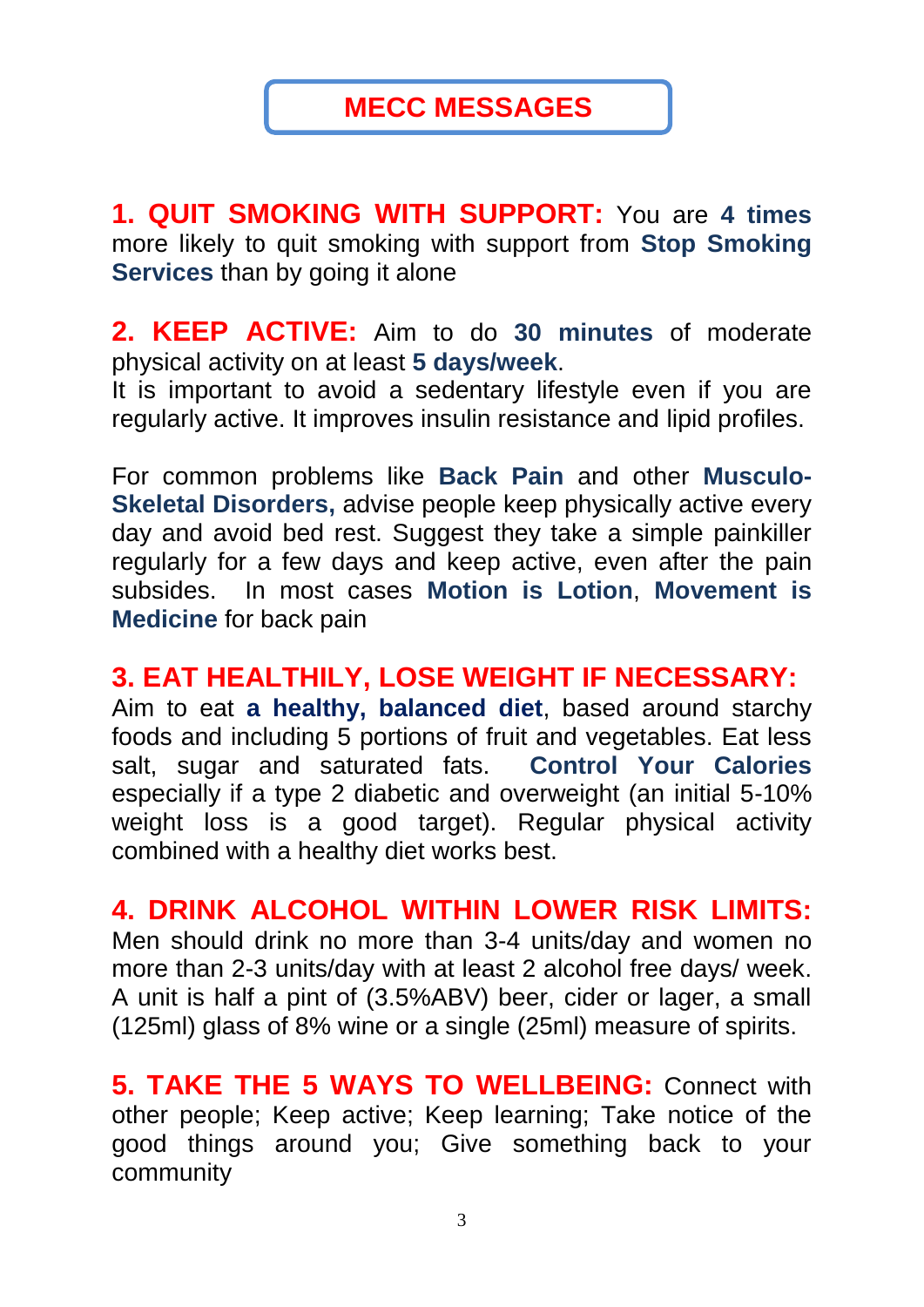# **SIMPLE STEPS TO MECC**

**SET THE SCENE: Invite patients to ask about healthy lifestyle behaviours**. Put up a poster which says "It's OK to ASK". Be on the lookout for suitable opportunities to raise the issue of lifestyle behaviours in your everyday work.

**Consider Making Every Contact Count at any relevant opportunity for example** - on admission - first appointment in clinic - on discharge - at Medicines Use Review - New Patient Assessment

### **ASK:**

#### **Make a link between lifestyle and health concerns**

*"In preparation for your treatment /surgery, may I take the opportunity to have a chat with you about things that you can do to help you to be best prepared for your recovery /surgical intervention?"*

You can use a simple status question e.g. *"Do you smoke?"*

*"We are asking all our patients if you would like support to have a healthier lifestyle. Which issues concern you the most?"*

### **ACKNOWLEDGE:**

**Always raise the issue sensitively**, and be empathic*.* **Reflect back** what you have heard about the pressures people have felt and their experiences of trying to change **Check back**: Have you understood correctly?

*"It sounds like you have tried to change but find it difficult when you are under stress…is that right?"*

### **ADVISE:**

**Give CONSISTENT MECC Messages** (see page 3)

## **ASSIST:**

**Signpost** to local services and to Change4Life or NHS Choices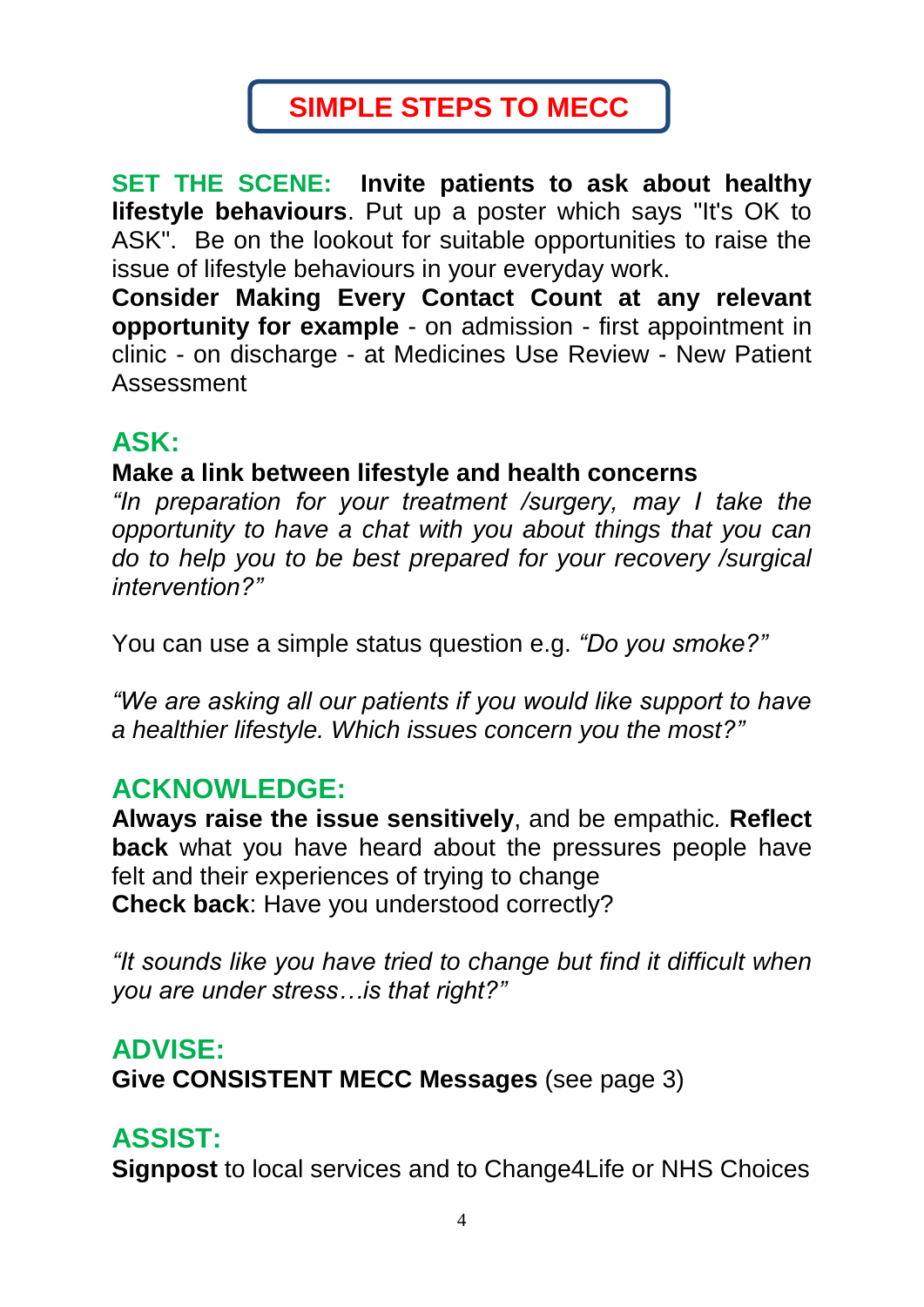# **1. STROKE:**

**Hypertension:** the most important risk factor for Stroke linked to inactivity, being overweight and too much salt intake. **CHD:** through MI and heart valve disorders.

**High Serum Cholesterol:** narrows arteries - a low fibre diet is a risk factor.

**Smoking:** Smokers are twice as likely to have a Stroke. **Heavy Drinking:** more sticky platelets, leading to MI or Stroke

### **2. CHD:**

**Smoking:** is a risk factor via atheroma

**Binge Drinking:** can x2 the risk of death in MI survivors and can also lead to Cardiomyopathy and Atrial Fibrillation

**Inactivity and being Overweight:** increases risk via diabetes.

### **3. RESPIRATORY DISEASES:**

**COPD:** includes Chronic Bronchitis, Emphysema and Obstructive Airways Disease.

**Smoking:** irritates and inflames the lungs leading to permanent changes such as narrower airways, more mucus and damage to the delicate walls of the air sacs.

## **4. CANCERS:**

**Smoking:** risk factor for Cancers of - lung, mouth, lips, larynx, oesophagus, bladder, kidney, stomach, liver and pancreas **Habitual Drinking:** increases risk of some Cancers - pharynx, larynx, oesophagus, liver, breast, colorectal - as alcohol is converted by the body into Acetaldehyde, a carcinogen. **Metabolic Syndrome** can also increase risk of Cancers.

### **5. LIVER DISEASE:**

**Alcohol:** is toxic to liver cells, leading to liver disease and cirrhosis. The best way to reduce the risk is to drink at lower risk levels and have at least 2 alcohol free days a week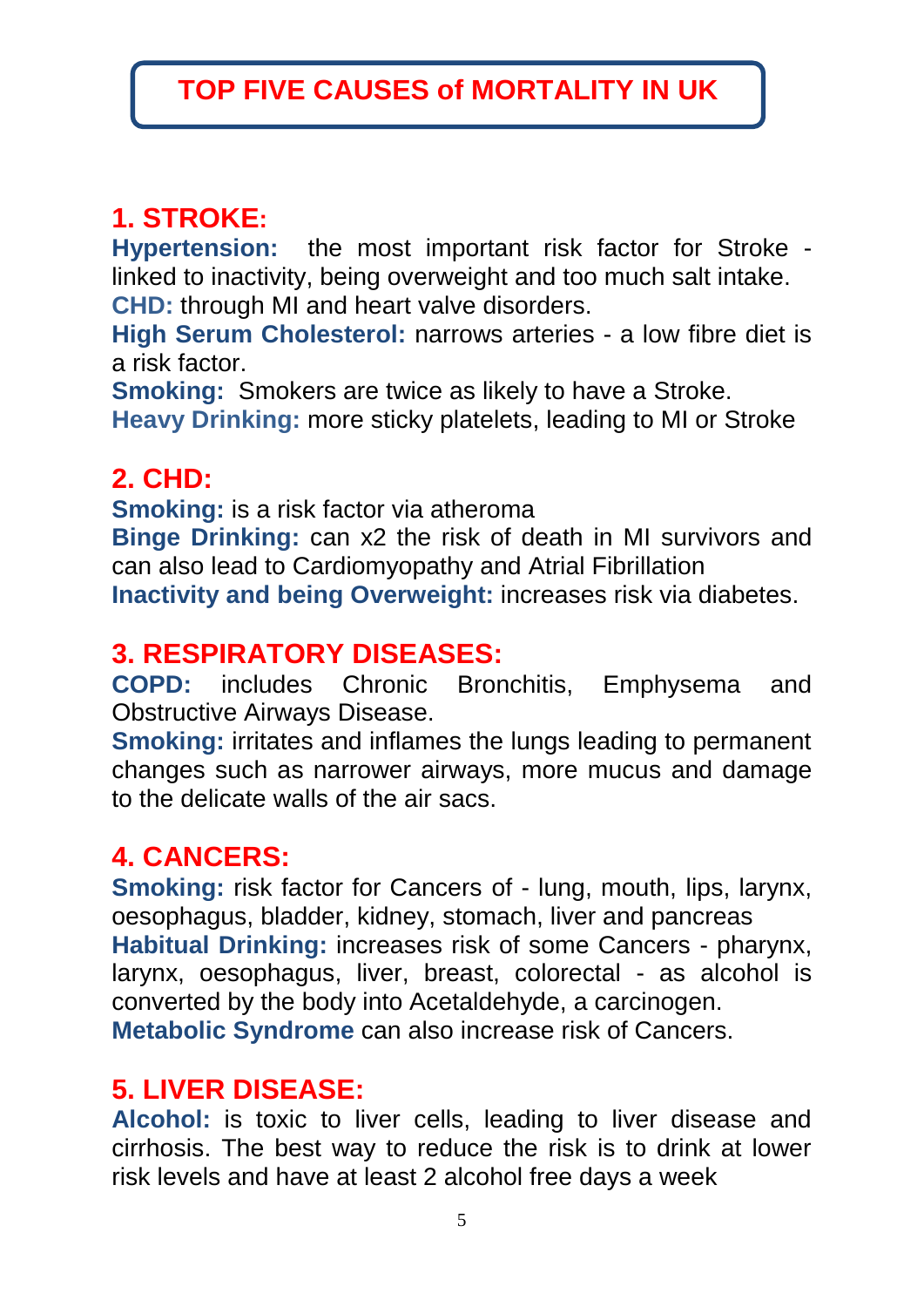# **IMPACT OF LIFESTYLE BEHAVIOURS**

In order to give pertinent feedback of risk to your patients about their lifestyle behaviours, first of all, familiarise yourself with the impacts of each lifestyle behaviour that you will read about in this pocketbook. It is easier to raise the issue of lifestyle behaviours if you can make a link between the behaviour and the patient's medical condition, future health risks or recovery.

Of course, people often have more than one unhealthy lifestyle behaviour, so it is important to raise the issue; invite patients to think about which lifestyle behaviours they would be willing to make some changes to; and to consider for themselves where best to start and what support they may need.

Lifestyle behaviours tend to impact most on people from more deprived backgrounds. In this way unhealthy lifestyle behaviours impact on health inequalities. Helping people to be aware of their personal risky behaviours, being encouraging and supportive of change, and supporting people to access the help that they need is a crucial way to start to reduce the health inequality gap.

#### **5 Top Tips for you to remember:**

- 1. Most patients express the view that they expect to be asked about lifestyle behaviours by health professionals
- 2. Most people want to make changes to their unhealthy behaviours. They do, however, need some support to change
- 3. MECC is a great way to deliver CONSISTENT lifestyle advice messages
- 4. You as a health professional are a credible messenger
- 5. You can make a real difference by making every contact count and helping good health go viral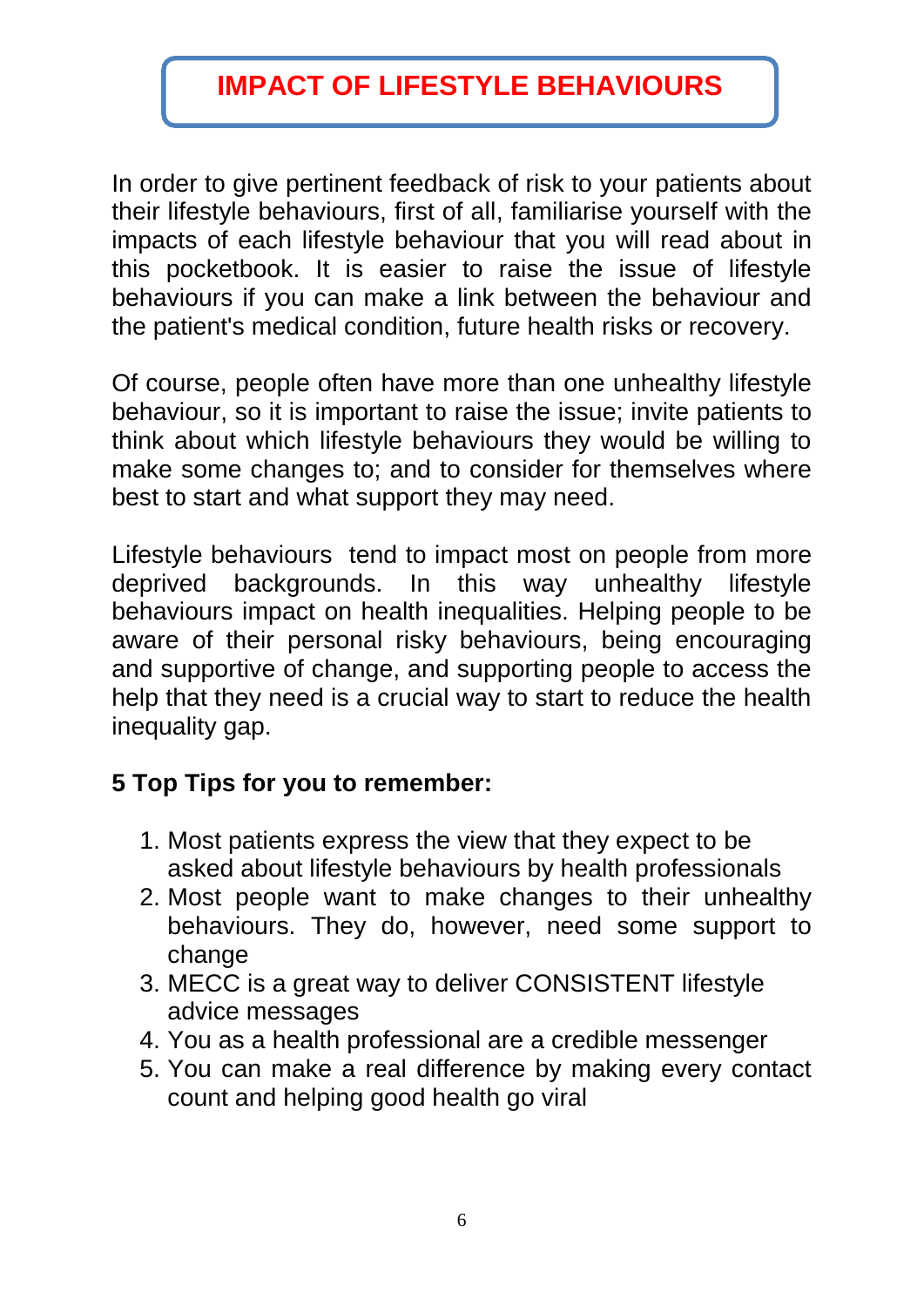#### **SMOKING**

Chemicals in tobacco damage the lining of blood vessels and the respiratory tract as well as affecting the level of fats in the blood stream. This significantly increases the risk of **Cardiovascular and Respiratory** diseases.

Smoking is a major risk factor for:- **CHD, Stroke, Peripheral Vascular Disease Aneurysms, COPD**

Smoking has been implicated as a cause of:- **Reduced Fertility, Earlier Menopause, Dementia, Optic Neuropathy, Cataracts, Macular Degeneration, Pulmonary Fibrosis, Pneumonia, Psoriasis Dental Disease, Osteoporosis, Rheumatoid Arthritis Raynaud's Disease, Renal Failure**

Smoking worsens or prolongs:-

**Asthma, Rhinitis, Diabetic Retinopathy, TB, Hyperthyroidism, Optic Neuritis, Crohn's Disease** and **Respiratory Tract Infections.**

Smoking is linked to:-

**Impaired Wound** and **Tissue Healing** as well as **Impotence, Miscarriage, Low Birth Weight** and **Stillbirth**

**ASK:** *" Do you smoke?"*

**ADVISE:** *"It is never too late to get benefits from stopping smoking. Quit smoking completely with help from Stop Smoking Services"*

**SIGNPOST TO: Local Stop Smoking Services**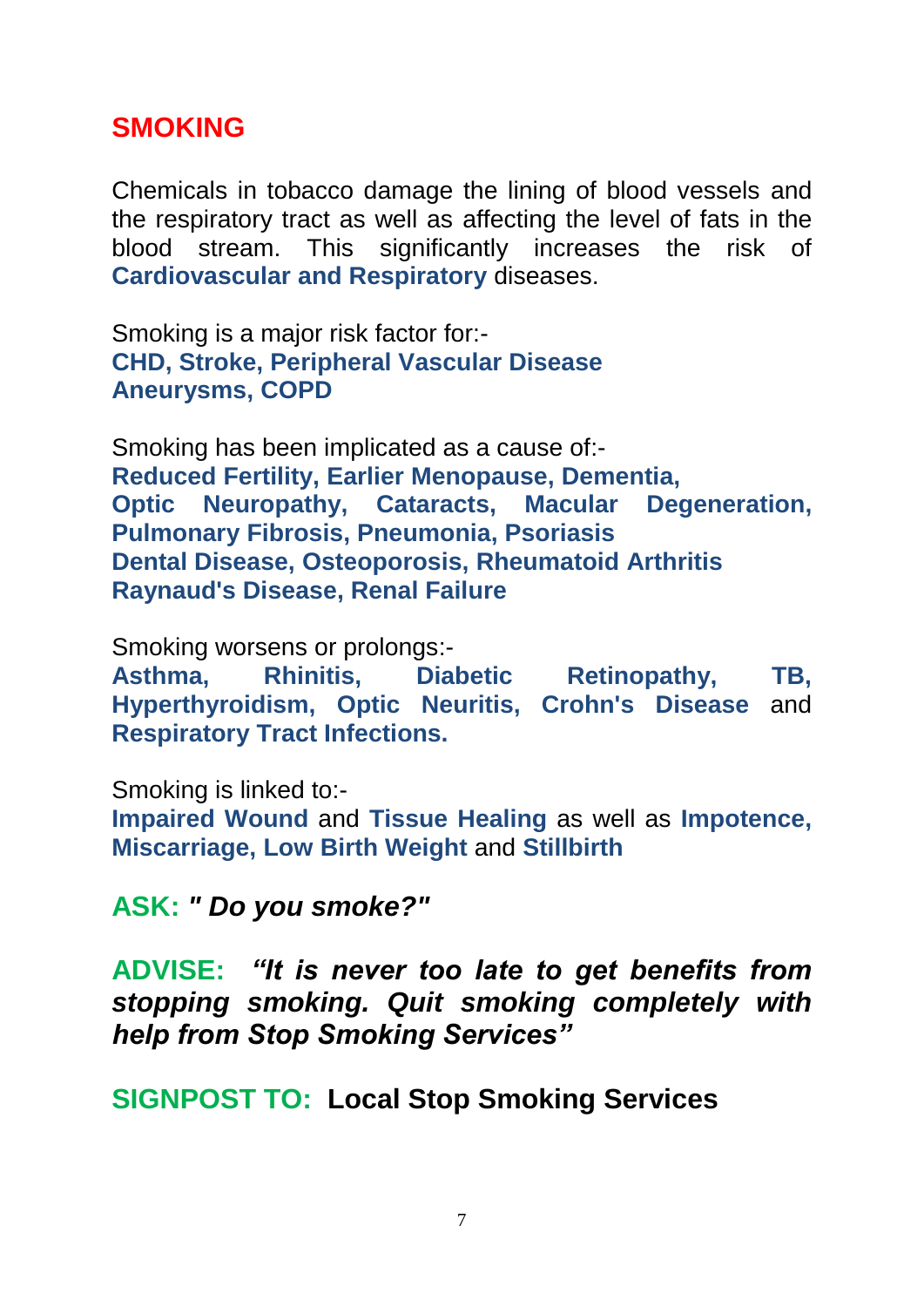### **PHYSICAL INACTIVITY**

Physically activity on a regular basis can reduce the risk of:- **CHD, Stroke, Type 2 Diabetes, Bowel and Breast Cancers Mental Health Problems, Musculo-Skeletal Disorders Type 2 Diabetes; Pre-diabetes developing into diabetes**

and alleviate:- **Common Back Pain, Depression and Anxiety**

Regular physical activity is also linked to reduced risk of obesity. It increases levels of HDL (good cholesterol) which is protective against :-

**Atheroma, CHD, Stroke, Peripheral Vascular Disease**

Regular weight bearing activity can help to prevent **Osteoporosis.** The pulling and tugging on bones, by muscles during exercise, stimulates bone making cells which strengthen bones as well as metabolizing excess fat leading to weight reduction and better maintenance of a **healthy weight**

A sedentary lifestyle (even if the person does some exercise) may increase the risk of **Obesity, Diabetes, Heart Disease** and some **Cancers.**

#### **ASK: "***How often are you physically active?"*

**ADVISE:** *"Keep physically active and avoid a sedentary lifestyle. Aim to do at least 30 minutes of moderate physical activity on 5 days of the week. Include exercise which encourages strength and flexibility"*

**SIGNPOST TO: Change4Life, local physical activity support services**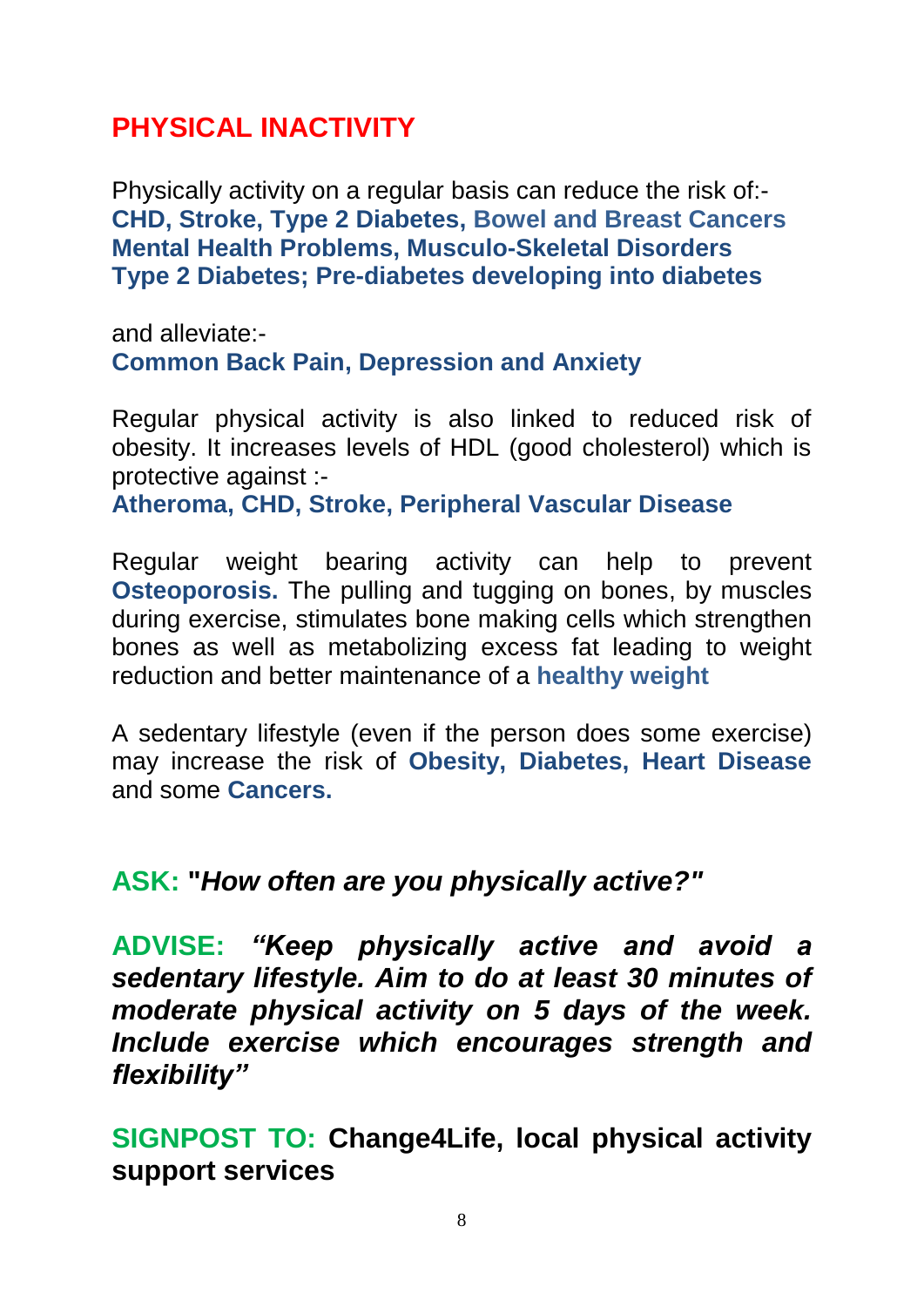## **OVERWEIGHT/OBESITY**

Being overweight or obese can increase risk of;- **Stroke, Type 2 Diabetes, Hypertension** and **Heart Disease.**

It also adversely affects:- **Musculo -Skeletal Pain** and **Mobility.** 

It may be linked with:- **Depression** and **Low Self-Esteem.**

Weight reduction is best achieved through a healthy, balanced diet, calorie control, physical activity and making these changes into habits.

Weight reduction is NOT recommended in women who are pregnant.

A BMI chart can be a useful tool in broaching weight management

**ASK:** *" May I explain how a healthy BMI can benefit your health?"*

**ADVISE: "***Reduce your weight by eating a healthy, balanced diet and keeping physically active. You can reduce calorie intake by eating smaller portion sizes and avoiding calorie dense foods, as well as foods containing sugar and saturated fats. It is important to make new habits of these healthier behaviours"*

**SIGNPOST TO: Change4Life, local Weight Management support services**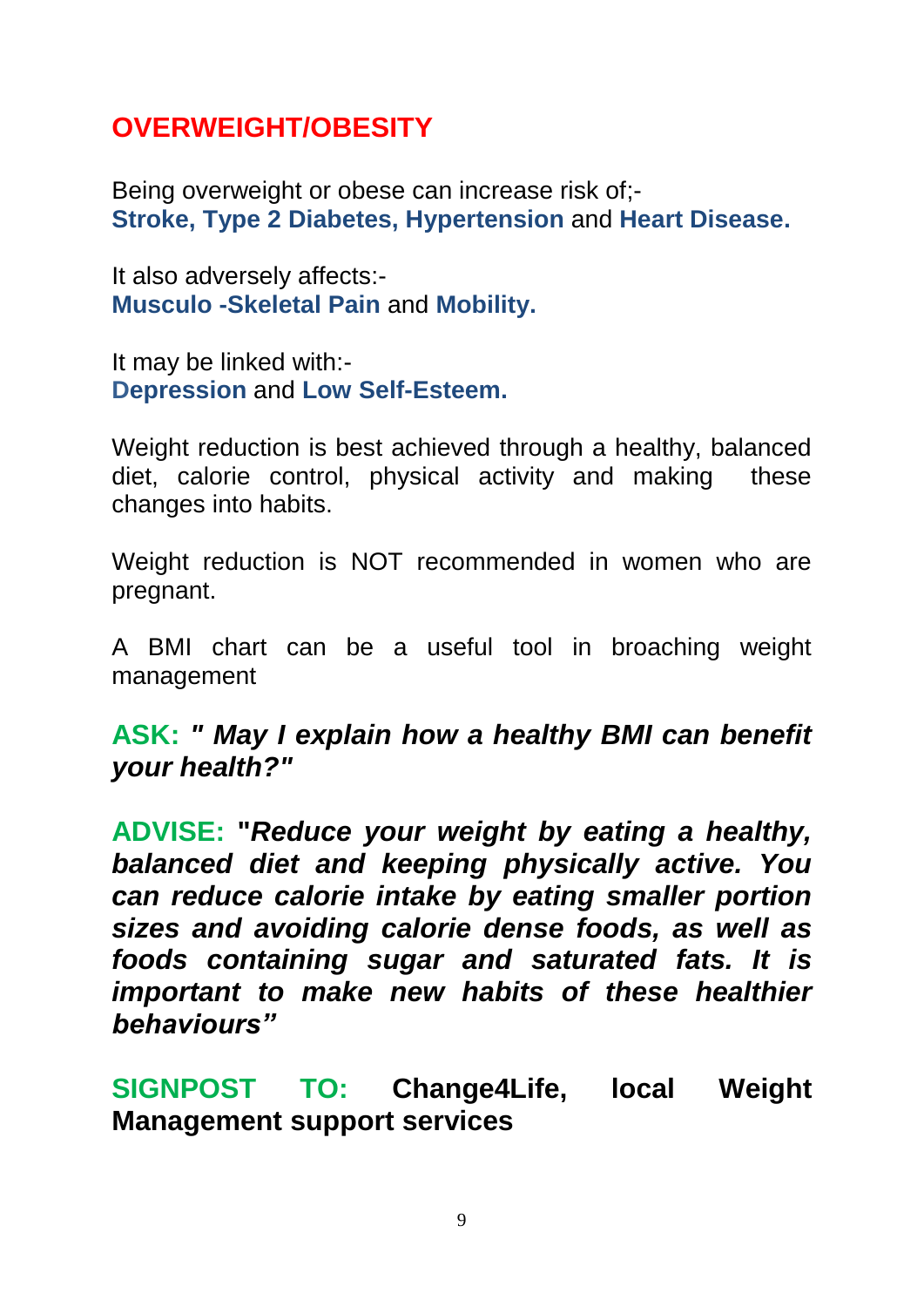## **ALCOHOL**

Excess alcohol can disrupt the Autonomic Nervous System resulting in **Hypertension,** which can lead to **Kidney Disease, Heart Disease** and **Stroke.** It can reduce red blood cells, leading to **Anaemia, Fatigue** and **Shortness of Breath (SOB).**

Alcohol makes **Diabetic Neuropathy** worse and **Heavy Drinking** makes **Hypoglycaemia** more likely. **Severe Hypoglycaemia** can occur with excess alcohol use especially if the person is using insulin. Alcoholic drinks can contain many calories and even Low Alcohol drinks can contain a lot of sugar.

Alcohol can increase **Depression** and **Mood Swings**. It can cause **Headaches** as a result of dehydration. Heavy drinking can lead to **Memory Loss** and subtle deficits in the ability to plan, make judgments and problem solve. It can also lead to **Wernicke's Encephalopathy** and **Wernicke-Korsakoff Syndrome.** Heavy drinking can cause **Epilepsy** and trigger seizures in people without epilepsy.

Alcohol can **i**ncrease the risk of **Gout.** Drinking in pregnancy increases the risk of miscarriage and **Foetal Alcohol Syndrome**

Alcohol may influence the **effectiveness** of **medications** and may increase the **risk of falls** especially in the elderly

#### **ASK:** *"How often do you have an alcoholic drink?"*

**ADVISE:** *"Drink within lower risk limits which is <4 units/ day for a male and <3 units /day for a female with at least 2 alcohol free days/ week to reduce the risk of liver disease "*

**SIGNPOST TO: [www.DrinkAware.co.uk,](http://www.drinkaware.co.uk/) Change4Life and local alcohol support services**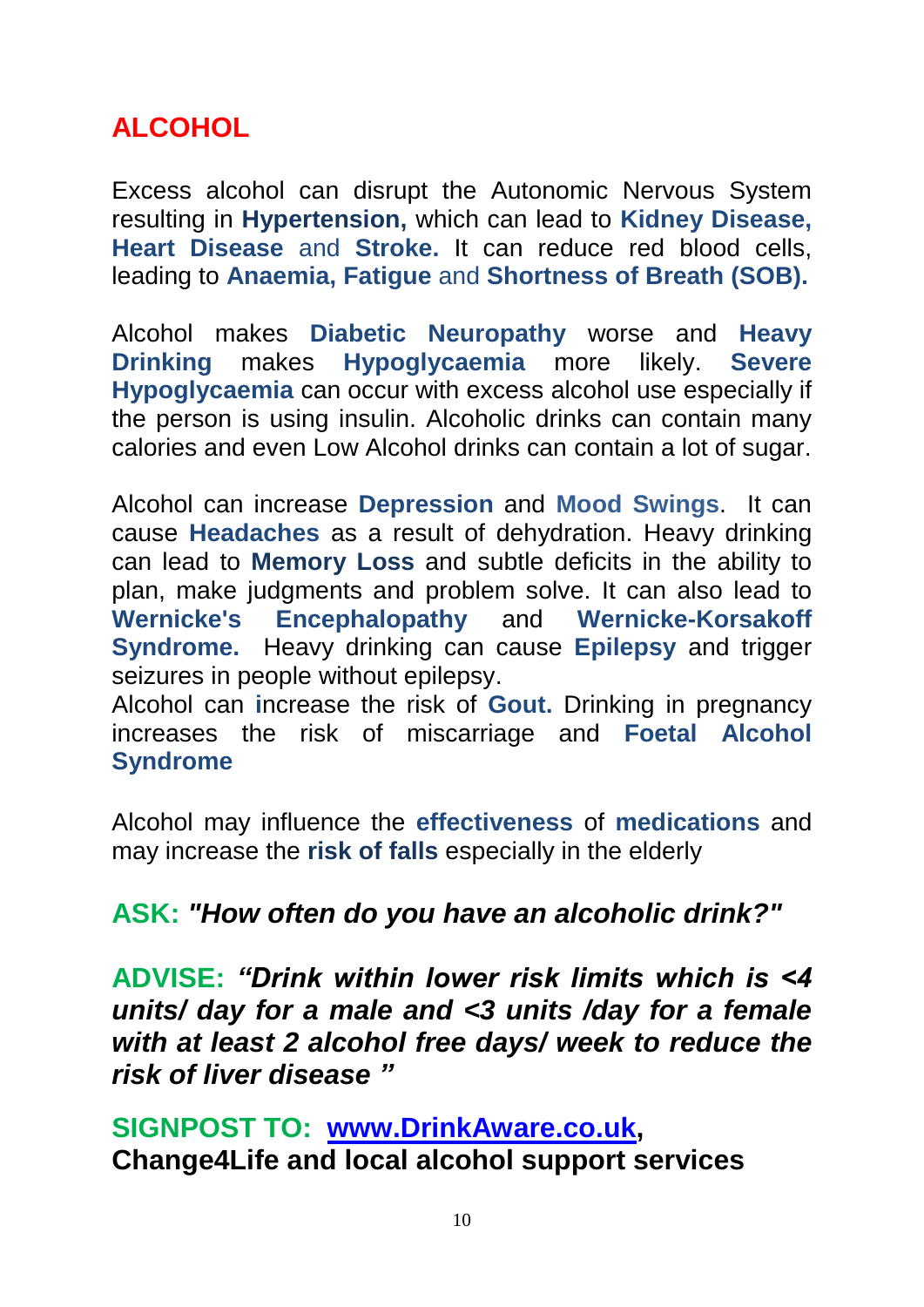# **Alcohol-related LIVER DISEASE**

The NHS identifies the following two groups as at a high risk of developing serious types of alcoholic liver disease

- 1. Men who drink more than 35 units of alcohol a week for 10 years or more
- 2. Women who drink more than 28 units of alcohol a week for 10 years or more

Symptoms of **early stage Liver Disease** include:

-Vague discomfort in the abdomen because the liver is swollen. -Nausea and loss of appetite, Fatigue, Diarrhoea and abdominal pain

### **ADVISE:** *"The liver will start to recover if you stop drinking for at least a few weeks and don't exceed the [lower risk guidelines](http://www.drinkaware.co.uk/check-the-facts/what-is-alcohol/alcohol-unit-guidelines/) after that."*

**Later stage liver damage** symptoms can include:

- Jaundice, vomiting blood, fatigue, weakness,
- loss of appetite, itching, easy bruising
- swelling of the legs, ankles or abdomen
- liver cancer, bleeding in the gut
- increased sensitivity to alcohol and drugs, both medical and recreational (because the liver cannot process them)

### **ADVISE:** *"Stopping drinking alcohol completely is essential to prevent mortality from liver failure."*

**SIGNPOST TO: Local Alcohol Services, [www.DrinkAware.co.uk](http://www.drinkaware.co.uk/) Change4Life**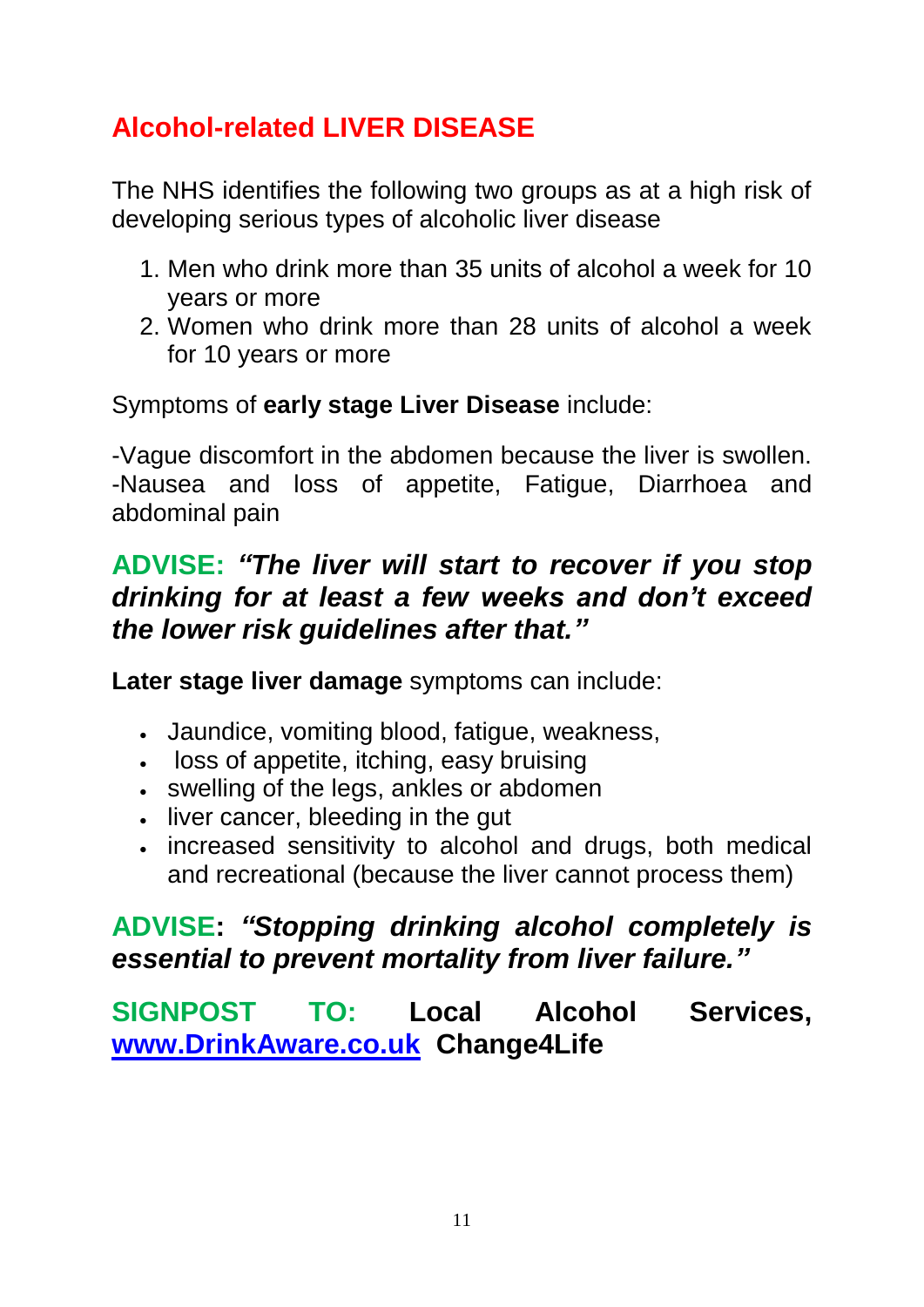### **MENTAL HEALTH**

.

Mental health problems often precede physical health conditions, and are important factors in recovery from physical conditions. Risk factors include:-

Having a **Long Term Condition**, **Smoking** ( 50% of people who smoke have a mental health problem), **Obesity, Alcohol** and **Drug** use

**Psychological Distress**, **Discomfort** and **Hopelessness** can predict the onset of **Heart Disease**, and is also a risk factor for **Stroke.** 

In **Severe Depression** the risk of physical illness is high. **46%**  of people with mental health conditions also have long term physical problems such as **CHD** and **COPD**.

Mental ill health also increases the risk of **Cancers, Back Pain, Irritable Bowel Disease** as well as increases mortality from **CVD, Respiratory Disease and Infectious Diseases**

#### **ASK:** *"How are you coping at the moment?"*

**ADVISE:** *"Look after your mental health by focusing on the positive things in your life. Focus on your strengths in the here and now rather than on worries about the past or concerns about the future. Take the 5 ways to well-being: Keep in touch with people, Keep learning, Take notice of the good things around you, Keep active and Do something for others."*

**SIGNPOST TO***: the Be Mindful online course at [http://bemindful.co.uk/.](http://bemindful.co.uk/) www.mind.org.uk, social prescribing support services*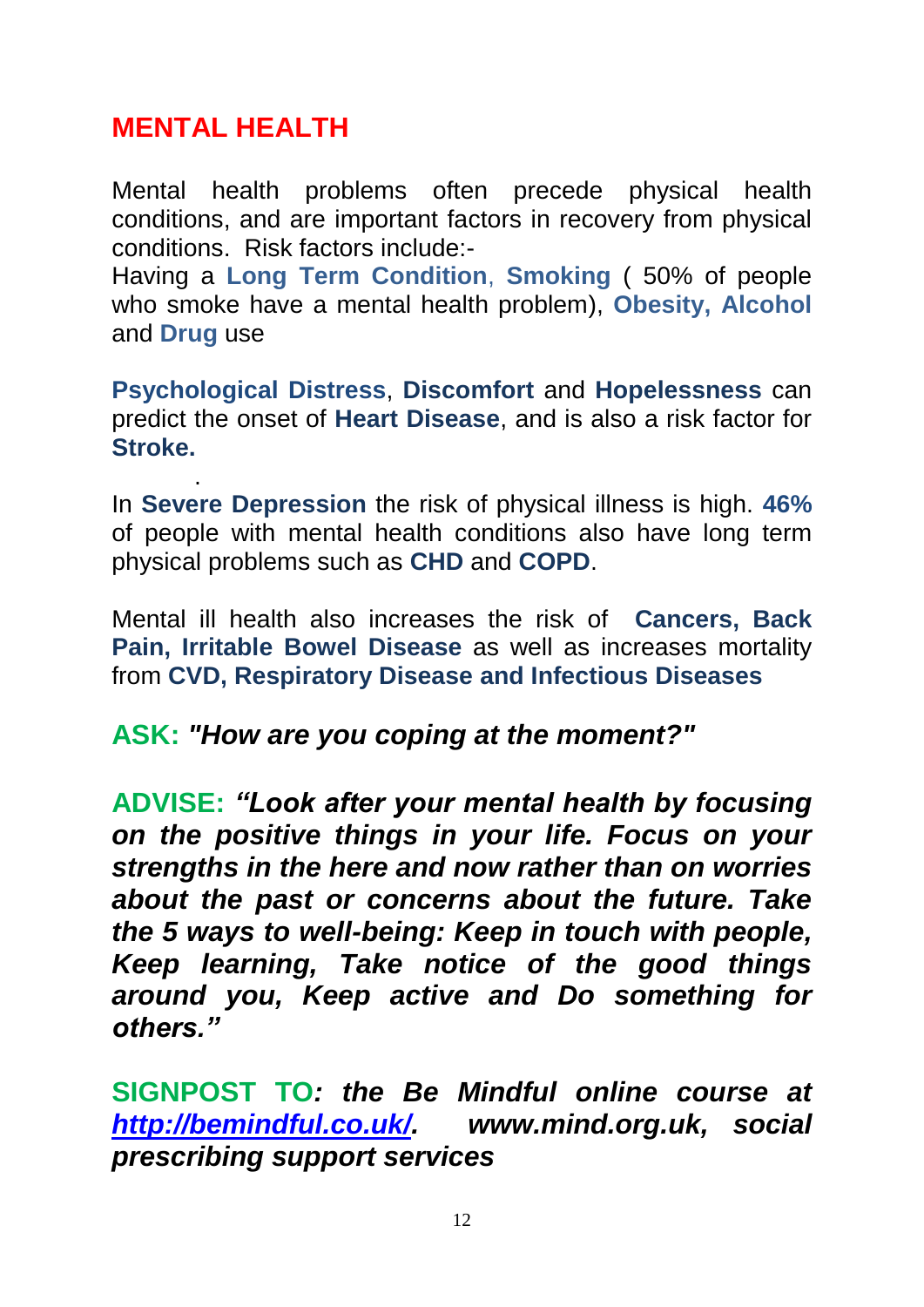# **EXTRA CONSIDERATIONS**

**Pregnancy:** Ideally, support women preparing for pregnancy to quit smoking, lose weight if necessary and cut down on alcohol use. Advise pregnant women to **quit smoking**; to **avoid alcohol during the first trimester** and thereafter to limit any alcohol to no more than 1 or 2 units once or twice a week; to **eat a variety of different foods every day** to get the right balance of nutrients that mum and baby need. **Dieting to lose weight during pregnancy is not advisable.** Advise that moderate-intensity physical activity will not harm her or her unborn child. At least 30 minutes per day **of moderate intensity activity is recommended**. Women who have a BMI >30 after childbirth should be signposted to professional support for weight management. **Encourage breastfeeding** where possible.

**Medications:** Advise patients if there is a likely interaction with **alcohol** e.g. certain antibiotics such as metronidazole, erythromycin or doxycycline; sedatives; hypnotics. The most clinically significant pharmacodynamic interactions with **smoking** include: hormonal contraceptives (increased risk of cardiovascular disease); inhaled corticosteroids (efficacy may be reduced in smokers with asthma); and beta-blockers (nicotine activation of sympathetic nervous system may counteract effect). A **Medicines Use Review** can be a useful time to assess lifestyle behaviours.

13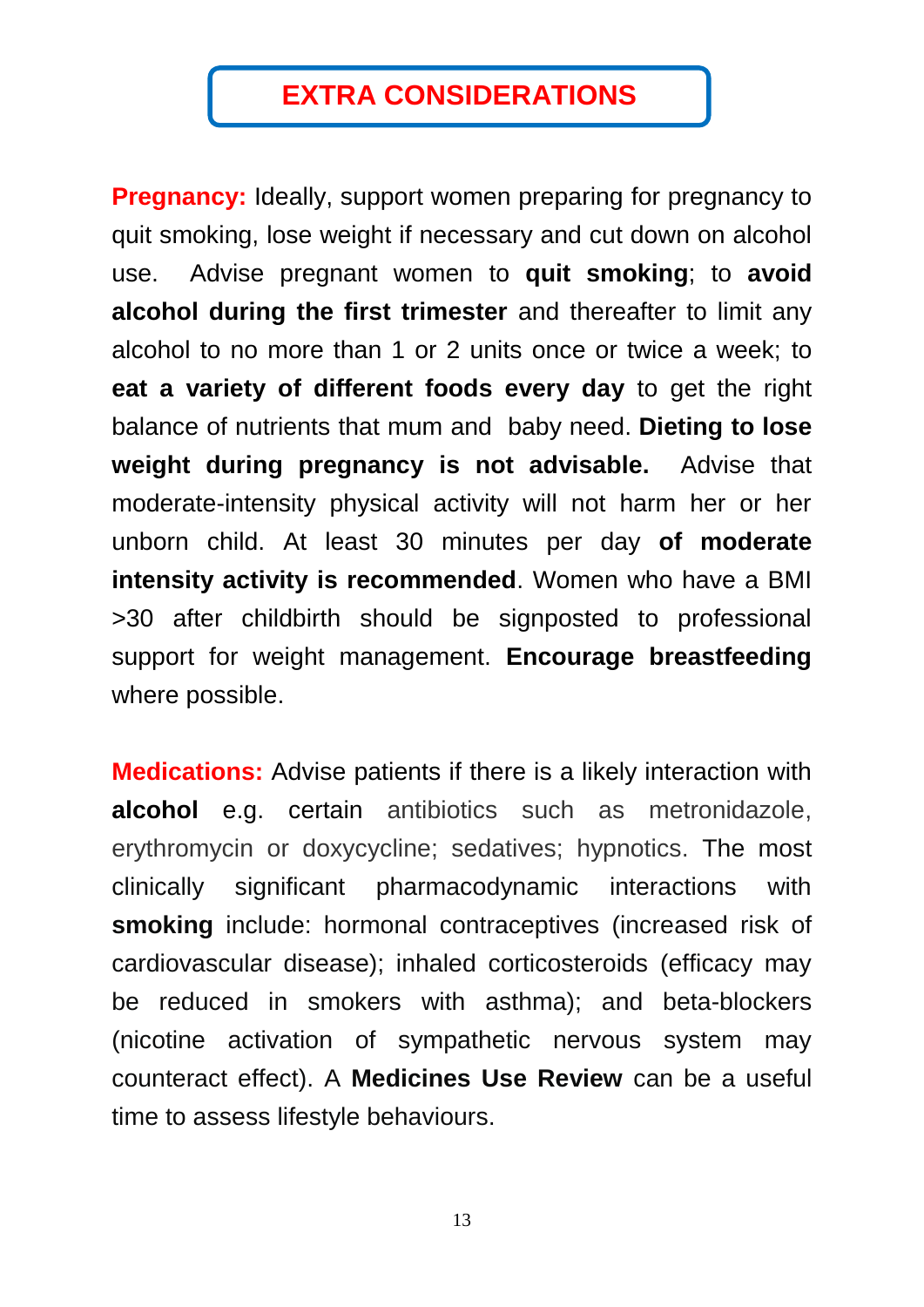# **HEALTH BEHAVIOUR CHANGE**

**The COM-B Model** (Michie et al 2014) tells us about the 3 key ingredients necessary for change

**Capability:** Does the person understand the facts? Do they have the skills to change? Do they feel capable of change? What support do they think they need?

**Motivation**: Does the person think it is important that they change? Do they believe that change is possible? Can they make a habit of their new behaviours?

**Opportunity:** Does the person have people around them who will be supportive of change? Do they know how to access local services?

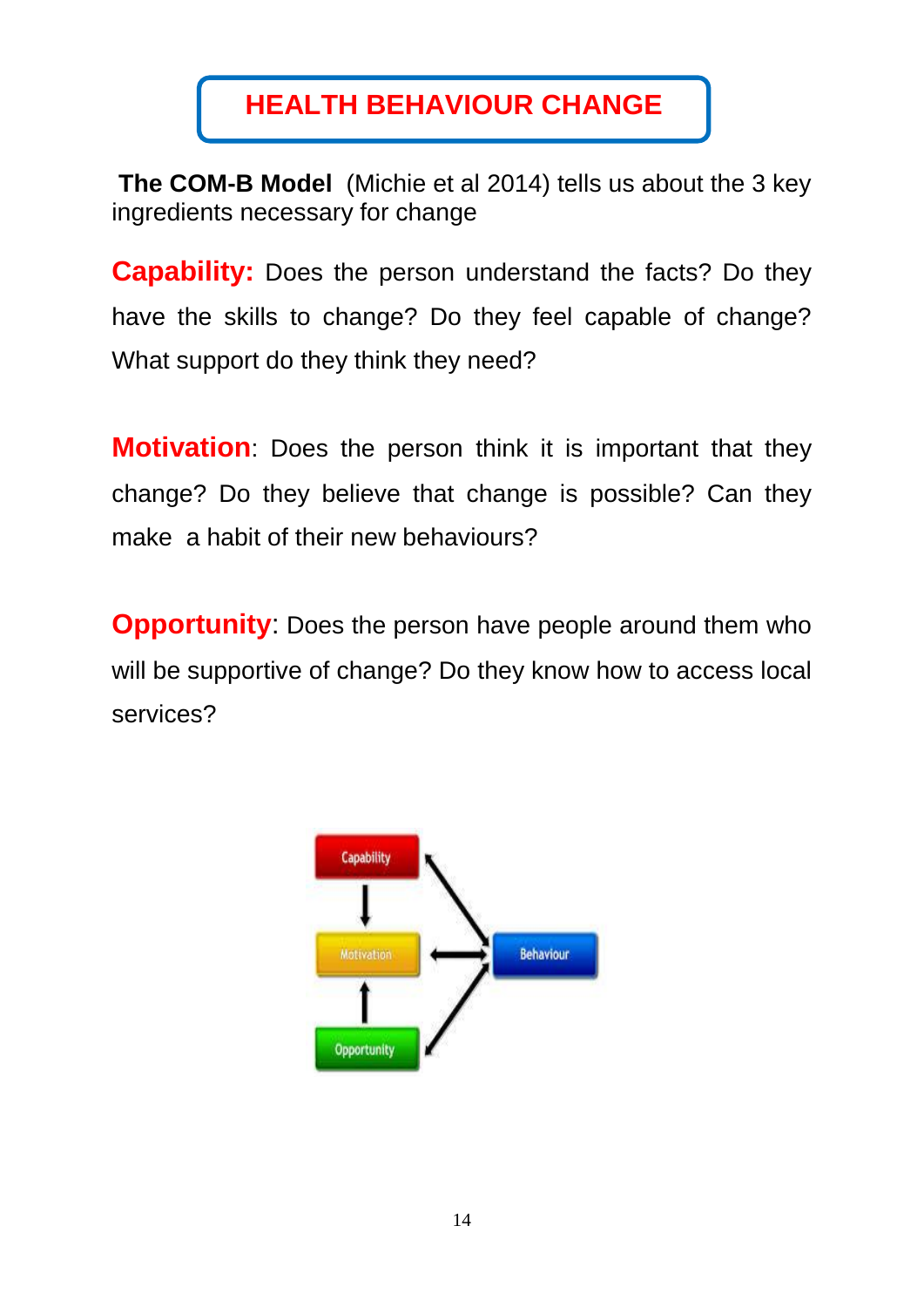**Make Every Contact Count by using these simple behaviour change principles and techniques in your health chat:**

### **GIVE PERTINENT FEEDBACK OF RISK and CONSEQUENCES**

Make a link between the health behaviour and their health condition; eg explain that smoking may slow wound healing; explain how being physically active can support the person to remain independent at home; how being alcohol free can reduce the risk of falls etc

#### **ENCOURAGE A BELIEF THAT CHANGE IS POSSIBLE**

*"People who have used our local lifestyle services have made some real changes. I'm sure that you can too"*

#### **ENCOURAGE CONSIDERATION OF THE BENEFITS OF CHANGE**

*"What benefits can you think of for you, if you lost a little weight?"*

### **ENCOURAGE CONSIDERATION OF SUPPORT NEEDED TO CHANGE**

*"What information or support do you think you need?"*

### **HELP PEOPLE TO ACCESS INFORMATION AND SUPPORT**

*"Here is the list of our local lifestyle services"*

#### **RAISE THE ISSUE SENSITIVELY; USE OPEN QUESTIONS; LISTEN WITH INTEREST**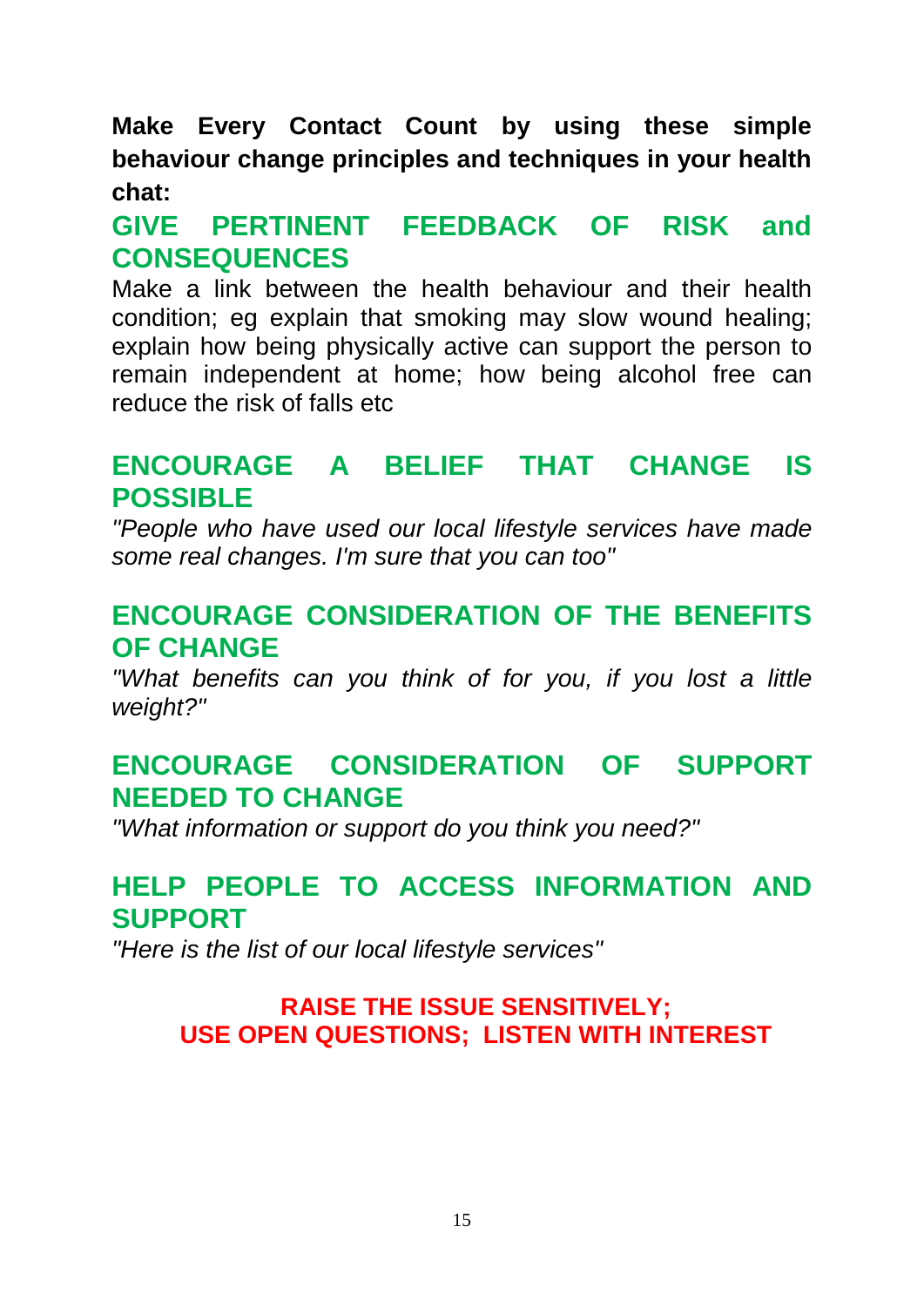# **MECC for BACK PAIN**

**Musculo-skeletal problems, and low back pain in particular, are common conditions which can affect people's health, well-being and ability to work.** 8 out of 10 adults will experience back pain at some point in their lives. Think about opportunities to Make Every Contact Count for back pain, with patients and colleagues.

**ASK:** Raise the issue if you observe that someone seems to be experiencing back pain. Or simply ensure that everyone is aware of how common back pain can be and inviting people to get informed and access support

#### *"I notice that you winced when you got out of your chair. Are you experiencing any back pain?"*

*"8 out of 10 people will experience back pain at some point in their lives. We want to make everyone aware of some simple steps that they can take if they do. Do you experience back pain?"*

**ACKNOWLEDGE:** Back pain can be very painful, and people may be worried that they have some serious underlying condition. They may have heard that staying in bed is a good way to manage back pain, or be fearful that being active will damage their backs and make recovery more difficult.

In fact, in the majority of cases back pain will not be caused by a serious health issue. Back pain may take 6 weeks or so to recover. Certainly if the person feels that their back pain is worsening considerably, or has not improved after 6-8 weeks, they should be supported to see their GP or specialist. So we want to acknowledge that back pain can be uncomfortable, and that people may have real concerns about how to best manage their back pain.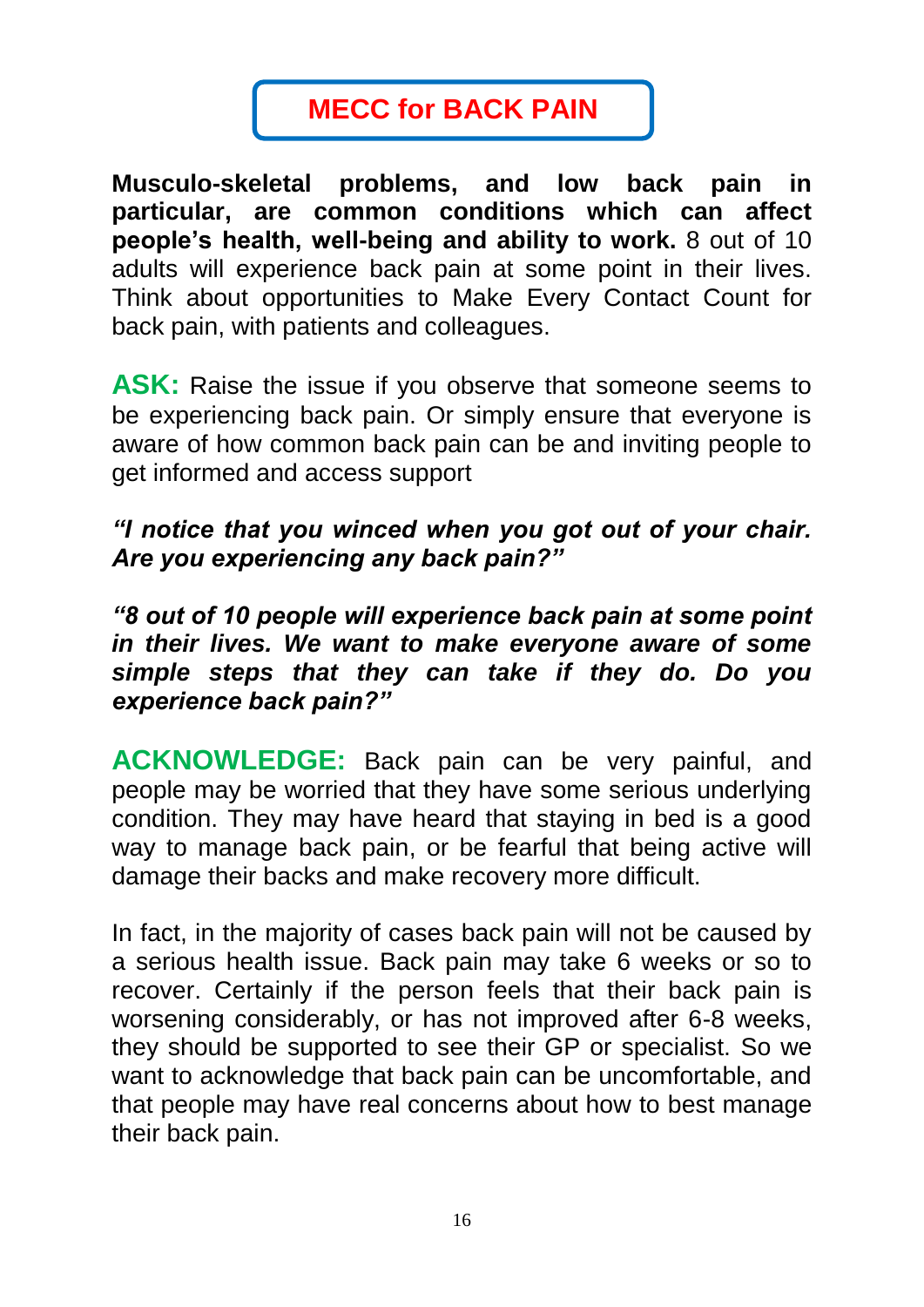#### **ADVISE: ACTIVITY + ANALGESIA**

*"Keeping active is the best way to manage back pain. You may feel uncomfortable at first, but staying active is the best thing to do. Start with a little activity every day and build up at your own pace. Movement is medicine for bad backs*

*"Consider taking a painkiller on a regular basis to help you. Your local pharmacist can advise you which one may suit you best"*

**ASSIST:** Give out a leaflet which explains simple exercises to help relieve back pain. Signpost to the Arthritis Research UK website or to NHS Choices

### **REMEMBER: General MECC messages also apply to back pain and other MSK Disorders**

- **Keep active**. Aim to be active for 30 minutes a day, 5 days a week
- **Quit smoking** with support from Stop Smoking Services. Smokers are more likely to get back pain, and smoking may affect recovery.
- **Lose weight** if necessary. Extra weight is a risk factor for a number of conditions, including back pain.
- **Look after your mental wellbeing**. Reduce stress and think positively about recovery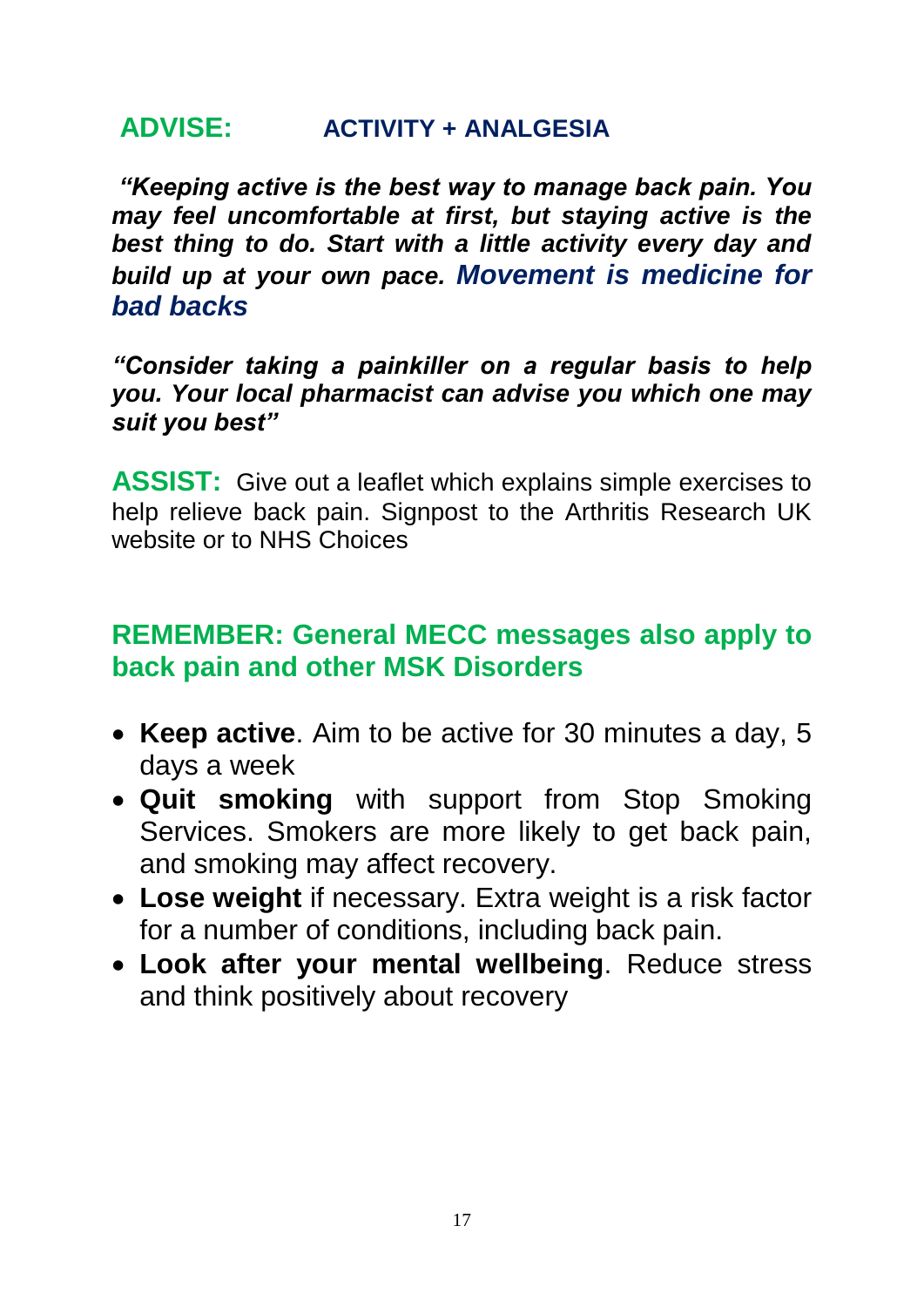#### **MECC messages apply to Healthcare staff too**.

No-one is perfect, and in a challenging healthcare role it is important that you take care of yourself, as well as your patients. Reflect on your own health behaviours. Do you have any particular concerns?

Are you taking proper breaks? Coping well at the moment? Having a walk at lunchtime? Are you properly hydrated? Sleeping well at night? Having healthy meals?

Think about what support you need to feel good and make a plan that will help you. You can access health support in your Hospital Trust, at your Medical Centre or locally in your community. Take some simple steps to address your health and wellbeing needs.

### **YOUR HEALTH & WELLBEING PLAN**

**..................................................................................................... ..................................................................................................... ..................................................................................................... ..................................................................................................... ....................................................................................................**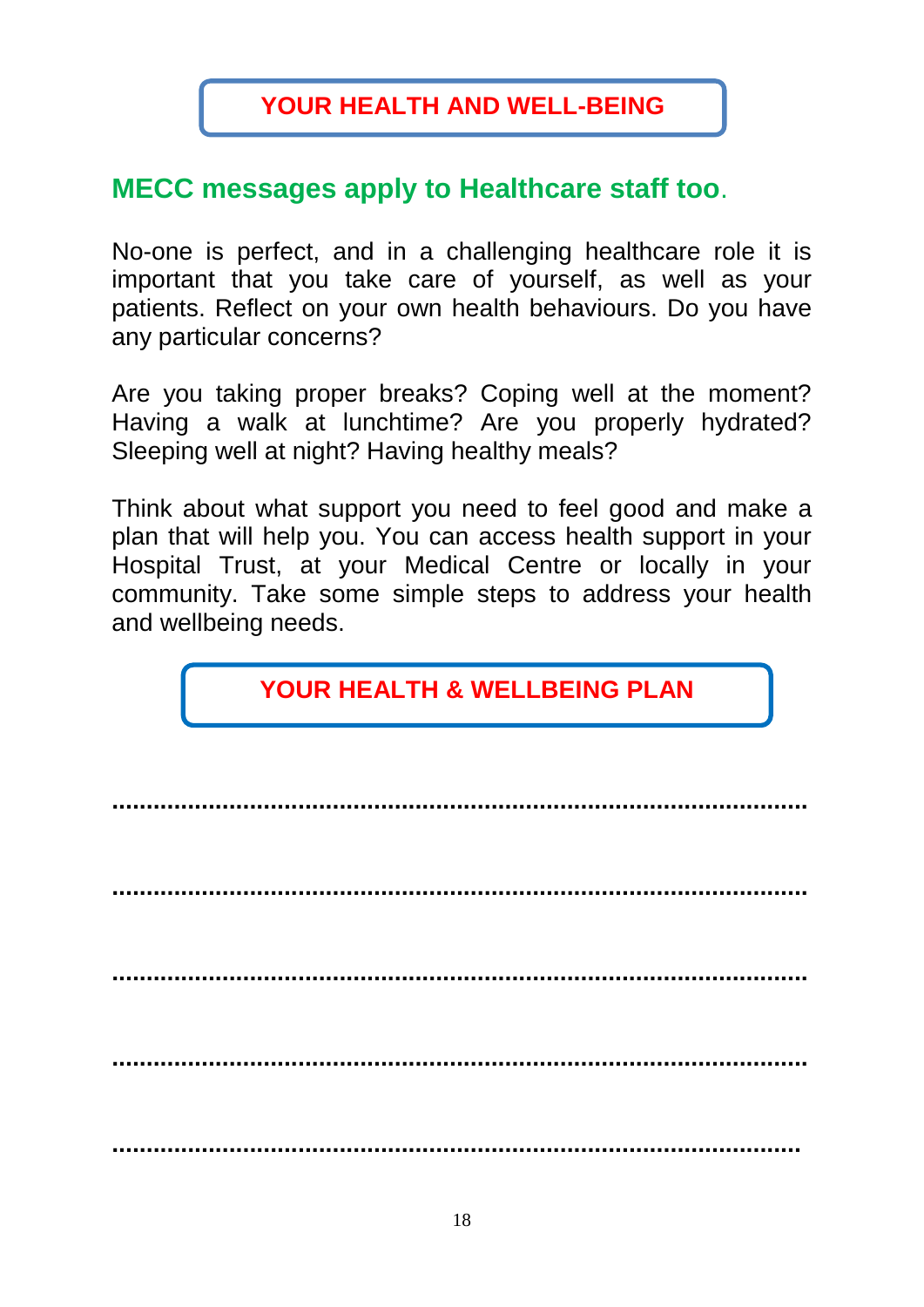# **USEFUL NUMBERS**